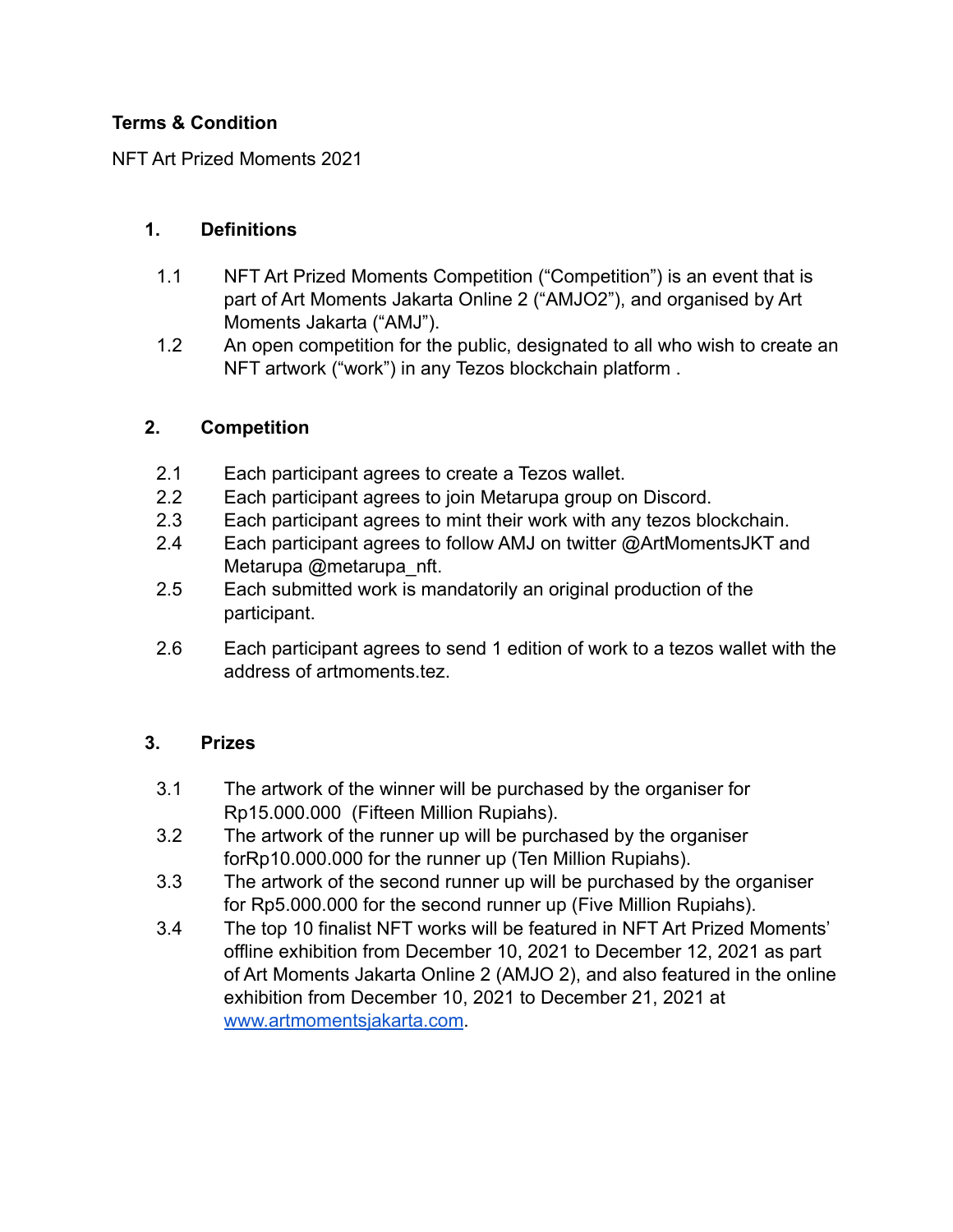# **4. Judging**

- 4.1 All submitted NFT works will be selected through stages, and will be evaluated & judged by competent individuals (juries) that have been appointed beforehand by AMJ. All the decisions made by juries are final, and cannot be dismissed. It is forbidden to have any form of discussion(s) with the juries about the work(s) that is under evaluation before, during, or even after the Competition.
- 4.2 AMJ has the rights to annulled the prizes if ever the work(s) chosen does not meet the mandatory requirements according to the judge's consideration.

## **5. NFT Work Submission**

- 5.1 Create a Tezos wallet through Kukai.app (<https://wallet.kukai.app>), or through Temple [\(https://templewallet.com](https://templewallet.com)).
- 5.2 Join Metarupa on Discord from [\(https://www.metarupa.com\)](https://www.metarupa.com) to get a minting fund reimbursement from Tezos.
- 5.3 Mint the desired NFT work on any tezos blockchain platform at any number of edition or price ( for example, contestants can mint at: <https://hic.af/> with 11 editions and prize of 0.22 tez)
- 5.4 Submit 1 edition to artmoments.tez.
- 5.5 Follow AMJ & Metarupa on Instagram & Twitter with hashtags #AMJO2 #Tezos #NFTPrizedMoments.
- 5.6 Submission deadline: November 30, 2021.

#### **6. Announcement**

- 6.1 The work of the top 10 finalists will be announced through email and/or twitter, and/or instagram on December 7, 2021.
- 6.2 The three best works of the 10 finalists will be announced on December 10, 2021.
- 6.3 All the works of the top ten finalists are going to be featured on NFT Art Prized Moments' both online, and offline exhibition from December 10, 2021 to December 12, 2021.